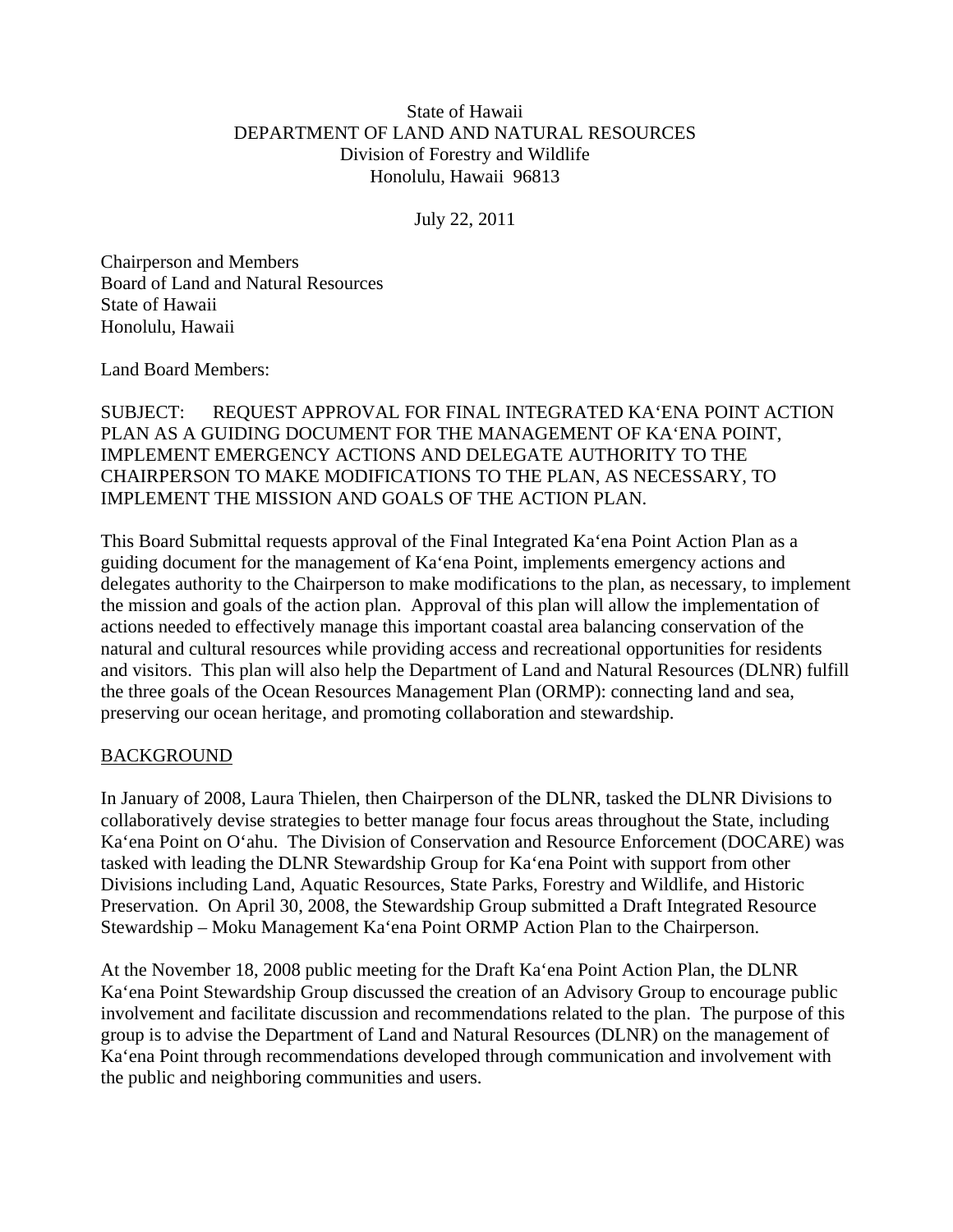On February 25, 2009, DLNR held a public workshop to select the members of the Ka'ena Point Advisory Group (KPAG). The purpose of this meeting was to identify and select representatives and alternates for three user groups at Ka'ena Point. These user groups were the fishing community, cultural practitioners, and conservationists. Several organized interest groups with representatives were already identified as potential KPAG Members. These groups included the Burial Council, Waianae Neighborhood Board, Friends of Ka'ena Point, North Shore Neighborhood Board, Office of Hawaiian Affairs, and YMCA Camp Erdman.

In April 2009, DLNR formed the KPAG. KPAG was tasked with providing recommendations to finalize the Draft Ka'ena Point Action Plan and assist with its implementation. For the past two years, KPAG has been meeting regularly to discuss the ORMP, management of Ka'ena Point State Park and recommendations to the DLNR. KPAG has also conducted several site visits to Ka'ena point to observe users, familiarize them with the area, and conduct work days to protect sand dunes with the assistance of DLNR staff. On July 27, 2010, the KPAG held a public informational during the North Shore Neighborhood Board Meeting. At this meeting, the KPAG presented their recommendations and gathered public comment using paper surveys and an electronic online survey. With this information, KPAG finalized their recommendations to DLNR.

On October 14, 2010, KPAG presented the following recommendations to the BLNR: protection of the Leina A Ka 'Uhane; protection and restoration of the sand dunes; management and prevention of erosion, especially in areas such as Manini Gulch; the designation of a road; and the creation and implementation of a permitting system for the area beyond the paved road. The DLNR Stewardship Group has incorporated all of these KPAG recommendations into the Final Integrated Ka'ena Point Action Plan.

The Ka'ena Point Stewardship Group has finalized the Action Plan and seeks to immediately implement the most pressing emergency actions necessary for managing the area:

- 1) Delineate the existing primary and shoreline access roads (Appendix 3);
- 2) Repair and maintenance of the existing primary access road (Appendix 3); and
- 3) Establish State Park vehicle access permit

Emergency actions focus on addressing immediate negative human impacts and repairing basic existing management infrastructure needs of the area. These actions fall under the environmental compliance exemption list for State Parks and DOFAW.

**Road Delineation**: Many of the negative impacts to natural and cultural resources at Ka'ena Point are a result of roads not being clearly delineated and therefore, vehicles accessing the park wherever drivers see fit and enforcement is difficult with out clearly delineated roads. The Stewardship Group seeks to clearly delineate the existing primary road and a subset of shoreline access roads in order to limit vehicular access and therefore reduce damage to Park resources. The Stewardship Group would implement a hybrid of the "network" and "loop" options considered by the KPAG. Final road alignment would be selected based on conditions in the field. The method of identifying the roads will be determined by the Stewardship Group once the project commences but would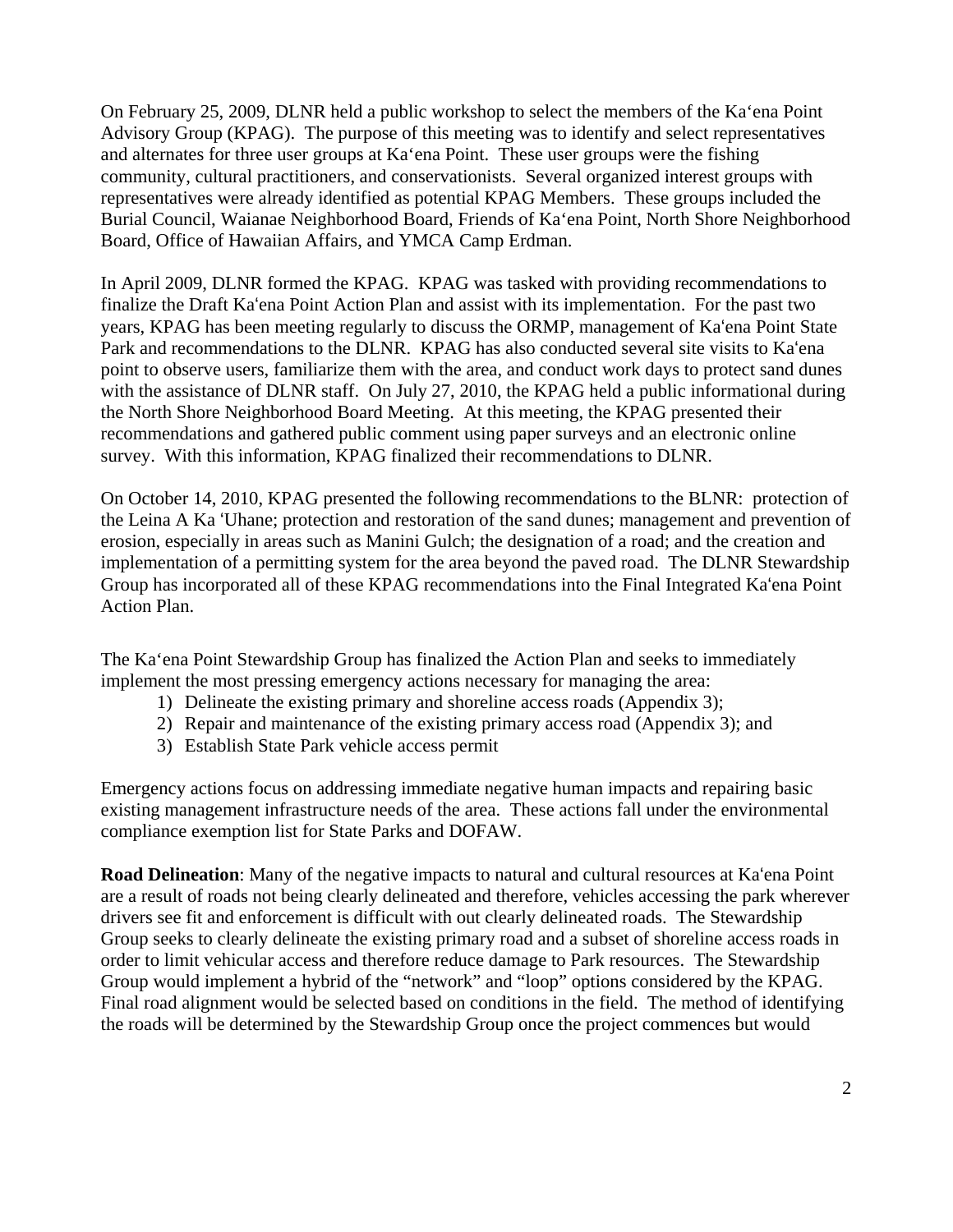likely be a combination of signs, boulders, and pilings. A map of the area identifying the delineated roads will be posted at the entrance of the unpaved portion of the State Park.

**Road Repair and Maintenance**: The primary access road is in such disrepair that DLNR staff and park users are often forced to drive on inappropriate routes to access the Park and Natural Area Reserve. The state of the road impedes resource management and enforcement efforts as well as public access to the area. The Stewardship Group seeks to begin maintenance and repair of the road immediately. Funds have been encumbered in a Purchase Order for this purpose.

**State Park Vehicular Access Permit**: Establishing a state park vehicular access permit would enable State Parks to control the number of vehicles in the state park and the areas in which they were allowed to access. It would be a venue to communicate appropriate use of the area and an avenue for DOCARE to enforce park rules. The Stewardship Group seeks to institute this permit as soon as it can be added to the online permit system. The KPAG has had significant input on the content of this permit and it is supported by all members.

Ka'ena Point has been the target of many planning efforts over the past 30 years. Plans initiated by the State include the 1978 Ka'ena Point State Park Conceptual Plan, 1997-1998 Sustainability Hotspot initiative, 1992 NARS management plan, an interdepartmental and community group planning effort lead by DLNR Deputy Director Bob Masuda in 2006-2007, and the Ka'ena Point ecosystem restoration project. The Final Integrated Ka'ena Point Action Plan builds upon these past community and DLNR planning efforts.

## DISCUSSION:

Board approval of the subject plan is intended to trigger some or all of the following actions:

- 1. Implementation of emergency actions described in the plan including but not limited to delineation of the existing primary and shoreline access roads, repair and maintenance of existing primary access road and establishment of a State Park vehicle access permit.
- 2. Prioritized implementation of plan objectives by DLNR.
- 3. DLNR efforts to secure operational and planning funding for plan objectives.
- 4. Preparation of regulatory compliance documents as needed for implementation of management actions as outlined in the plan.
- 5. Periodic solicitation of requests for proposals or bids for implementation of plan objectives, including issuance of licenses or contracts in accordance with applicable Hawaii Administrative Rules, as necessary.
- 6. Issuance of permits with applicable Hawaii Administrative Rules, as necessary.

Inasmuch as the Chapter 343 environmental requirements apply to DLNR's use of the lands, DLNR shall comply with Chapter 343, HRS, as appropriate. Pursuant to HAR § 11-200-8, emergency actions proposed by the DLNR for implementation fall under approved Divisional exemption lists.